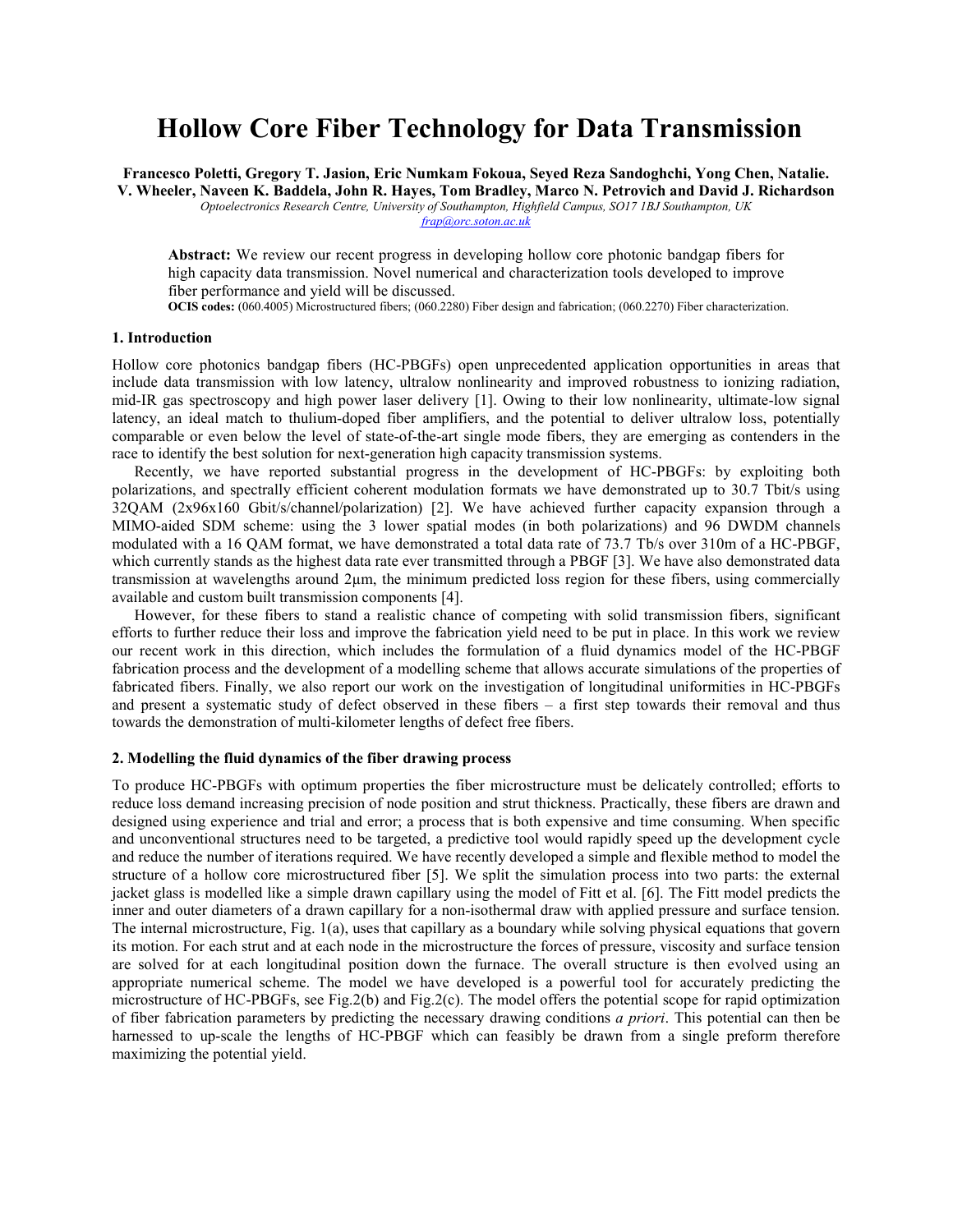

Fig. 1: (a) Microstructured preform of a 19c HC-PBGF; (b) final simulated fiber; (c) comparison with a fabricated fiber.

### **3. Modelling fabricated fibers**

To improve the optical performance of HC-PBGFs further (e.g. reduce their loss, widen their transmission bandwidth, control their dispersive and modal properties), it is critical to be able to understand and control the effect of various types of small scale distortions that are often present in their cross section. Conventional structural reconstruction methods based on edge-detection routines are unable to capture the finest details with the accuracy required for this task [7]. Recently we have proposed a novel method to capture the structural irregularities of fabricated fibers with the nanometer scale accuracy required [8]. Using image processing tools we automatically detect the hole and rod positions, which are then used to build a reconstructed fiber cross section using information on average membrane thickness and rod sizes and imposing mass conservation arguments. Using this new method we have studied several fabricated HC-PBGFs and we have demonstrated that for the first time it is possible to simulate with high accuracy and with no free parameters not only the scattering and absorption loss of these fibers, but also their optical bandwidth and, even more strikingly, to accurately match the presence or absence of surface modes (Fig.2A). The accurate reproduction of fabricated HC-PBGF cross-sections allows us to study the dispersive properties of all their guided modes (Fig.2B), their differential loss, and more in general to understand which structural features are responsible for the guidance of surface modes and/or for an excess loss in the fibers. We believe that using this understanding it will be possible to improve fabrication processes to realize HC-PBGFs with greatly improved performance.



Fig. 2: (A) Simulated and measured loss of 3 HC-PBGFs guiding at 1550, 2000 nm (surface scattering loss dominated) and at 3300 nm (glass absorption dominated). (B) simulated modal dispersion and modal intensities for a fabricated wide bandwidth HC-PBGF.

## **3. Analysis of structural longitudinal defects in long lengths of HC-PBGFs.**

A major challenge yet to be fully addressed for HC-PBGFs is the requirement to produce long fiber lengths (tens to hundreds of km). This involves the scaling up of fiber preforms (current preform sizes typically produce a few kilometers of fiber), but also, more critically, the ability to identify and avoid the occurrence of longitudinal defects